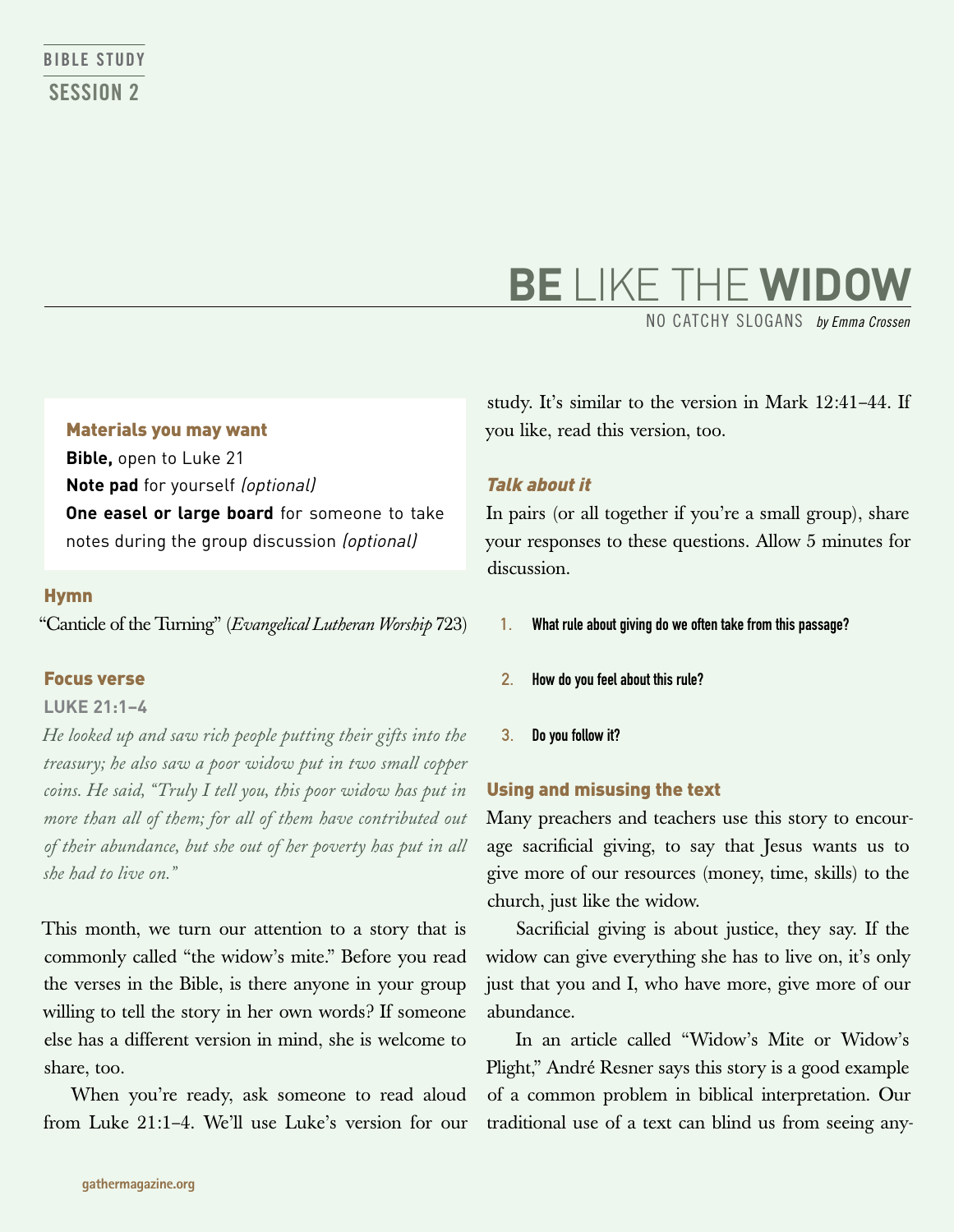thing other than what we've always seen (*Review and Expositor*, Fall 2010).

What if Jesus is pointing to a bigger injustice? In a society where widows were to be cared for, what if Jesus is mad that the widow would give up everything she has—and that the temple would allow it to happen? What if *that* is the injustice?

In this month's Bible study, we'll take a cue from Resner and consider what we may be missing because of our preconceived notions about this story.

#### When and where

#### **Read again Luke 21:1–4.**

In the Gospels of Luke and Mark, this story appears during the last week of Jesus' life. It is set a few days after Jesus enters Jerusalem on a donkey to the crowd's cheers of praise.

Within the week, he would be arrested and put to death after sharing the Passover meal with his disciples. Until then, he spent his days going to the temple, teaching his disciples and others who gathered with them. That's where we meet him in this story.

For Jesus and his fellow Jews, the temple in Jerusalem was arguably the most important place on earth. Individuals and families brought their sacrifices, and the priests carried out the ritual actions required to make those sacrifices satisfactory to God.

The temple comprised a massive complex of gathering spaces, marble walls, columns, and staircases. Jesus would likely have been teaching in these outer areas of the temple complex. Women were only allowed to go as far as the Court of Women, which contained the treasury where people deposited coin offerings into dedicated receptacles. This is where Jesus encountered the widow.

The timing of this story is also important. It is the festival of Passover, arguably the most important and busiest time of year in the temple. Thousands of Jews would have come from throughout the Roman Empire

to bring sacrifices and enjoy the party. For those who wanted to celebrate Passover to its fullest, Jerusalem was the place to be.

Jesus was practically guaranteed a good crowd when he showed up to the temple each day during the Passover week. His message, however, was a direct challenge to the pomp and fanfare around him. His teachings during that week were highly critical of the temple and the religious authorities. Passover was their time to shine, but Jesus was not playing along.

#### Tensions are high

The story of the widow's mite follows a series of tense interactions between Jesus and the religious authorities. Luke writes:

*Every day he was teaching in the temple. The chief priests, the scribes, and the leaders of the people kept looking for a way to kill him; but they did not find anything they could do, for all the people were spellbound by what they heard. (19:47–48)*

Among his more provocative remarks, Jesus predicts the destruction of Jerusalem (Luke 19:41–44). He then makes a big scene when he flips over the tables of the moneychangers (Luke 19:45–46). ( John puts this scene near the beginning of his gospel). Then he tells a parable that seems to be critical of the temple authorities (Luke 20:9–19). They try multiple times to trick him into saying something unlawful so they can have him arrested. Jesus doesn't fall for it. Then, Luke writes:

*He looked up and saw rich people putting their gifts into the treasury; he also saw a poor widow put in two small copper coins. He said, "Truly I tell you, this poor widow has put in more than all of them; for all of them have contributed out of their abundance, but she out of her poverty has put in all she had to live on."* 

#### What the text says and does not say

Our goal in this Bible study is to see how our precon-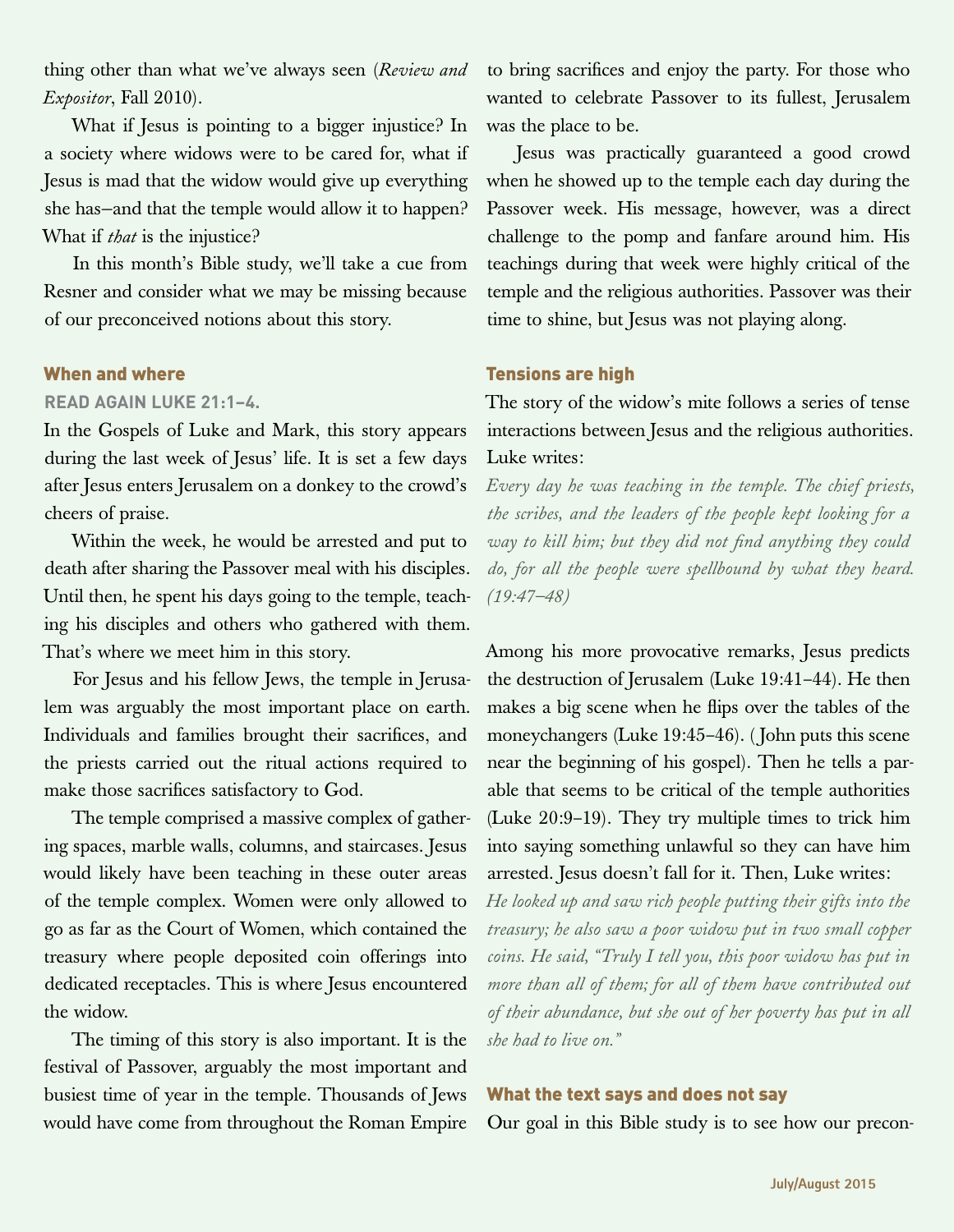(add your/your group's



ceived notions can keep us from seeing what's actually there.

So, let's make a chart (See above). On one side, we'll put what the text is clearly telling us, based only on Luke 21:1–4. On the other side, let's put what we do not know.

In these four verses, Jesus does not tell us whether he likes the widow's offering or the rich people's offerings. Popularly, we assume that he is praising the widow when he says that she has "put in more than all of them." This, however, is a preconceived notion that we bring to the text.

From these four verses, we don't know if Jesus is pleased with the widow's offering. However, if we accept the idea that he is pleased, then we have to accept this conclusion: Jesus likes the idea of a widow giving up everything she has to religious authorities, even when that gift makes her destitute.

#### Talk about it

Are you comfortable with this conclusion? Does it match your understanding of Jesus? Based on Luke 21:1–4, do you see any evidence that Jesus wants us to

follow the widow's example?

We've considered that these four verses may provide little evidence that Jesus admires the widow or wants us to follow her lead. Yet, is there any evidence that he dislikes the widow's offering?

We find some important clues by going back two verses in the story. Recall what happened earlier at the temple, during Jesus' tense back-and-forth with the chief priests and scribes. Having failed to get Jesus arrested, they presumably gave up. Luke says, "they no longer dared to ask him another question" (Luke 20:40). Jesus, on the other hand, would not let it go. He turned to his disciples, and without lowering his voice, made a bold statement about his challengers. You can almost hear the derisive tone in Jesus' voice:

*Beware of the scribes, who like to walk around in long robes, and love to be greeted with respect in the market places, and to have the best seats in the synagogues and places of honor at banquets. They devour widows' houses and for the sake of appearance say long prayers. They will receive the greater condemnation. (Luke 20:46–47)*

This is the moment when Luke says, "He looked up and saw rich people putting their gifts into the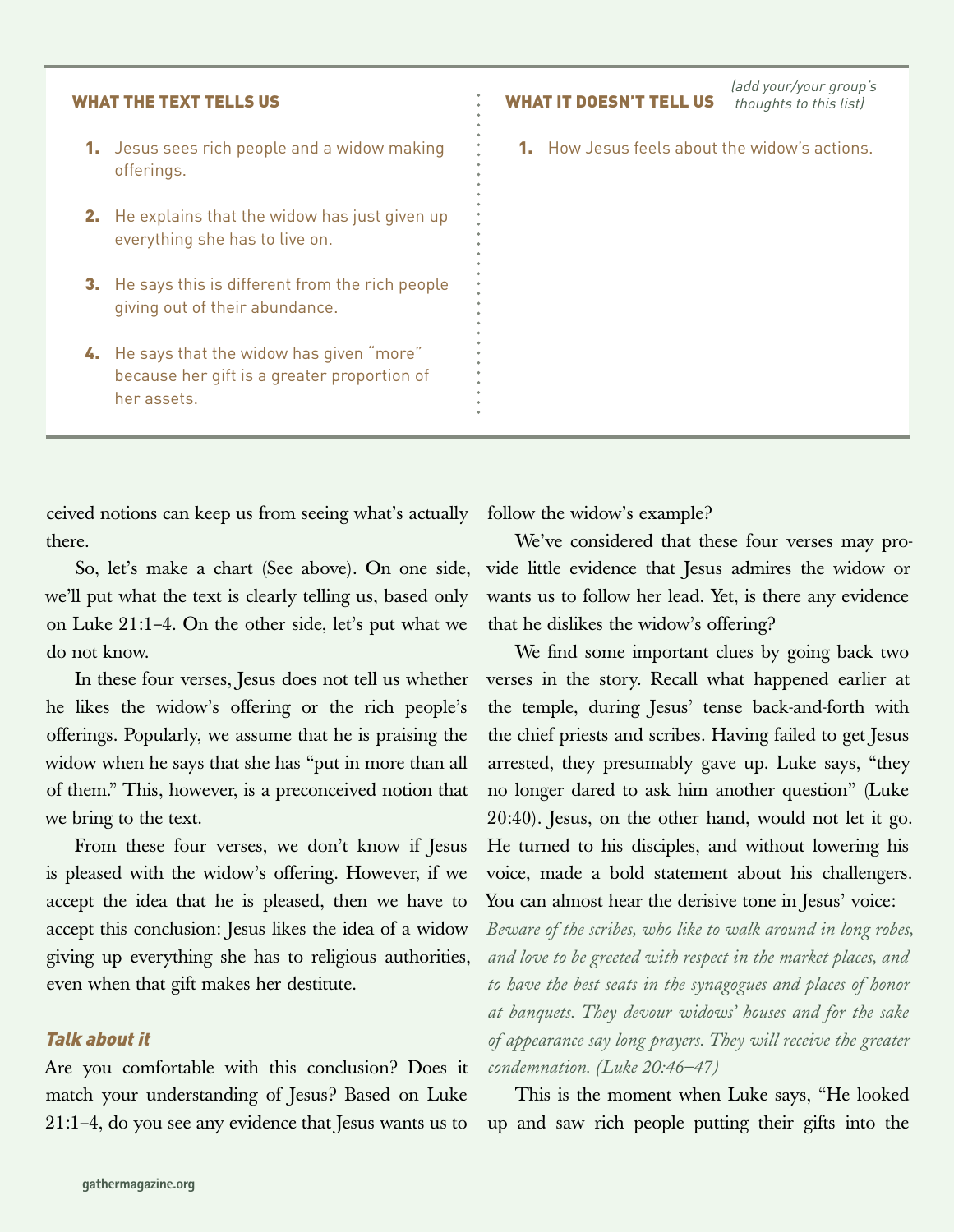treasury; he also saw a poor widow put in two small copper coins." Then, as if to underline his point about the scribes, Jesus says,

*"Truly I tell you, this poor widow has put in more than all of them; for all of them have contributed out of their abundance, but she out of her poverty has put in all she had to live on." (Luke 21:3–4)*

Here, the repeated reference to widows deserves our attention. Just seconds before seeing the widow in the temple, Jesus was blaming the scribes and priests for devouring the house of widows. Then he looks up and sees the widow making her offering. Could it be that her offering is the perfect illustration of what he was just saying?

## The widow's plight

Widows were among the most vulnerable people in Jesus' place and time, though some had means (e.g., John Mark's mother in Acts 12:12-13). When Jesus identifies the widow as "poor," he uses the Greek word *ptoche*. This was a word used for those whose poverty reduced them to begging. In the social structure of the time, a woman's family relationships determined her social status, where she lived, how her household earned a living, and what assets she had to spend. Widows and orphans, deprived of vital family relationships, were especially vulnerable to losing the social and material supports they needed to survive.

In light of this need, Jews and early Christians were known for placing a high priority on serving the poor. In last month's Bible study, we looked at the spiritual practice of almsgiving. It was based on the Jewish belief that God was incarnate among the poor, so much so that many Jewish writers said that giving to the poor was equal to bringing a sacrifice to the temple.

This idea was reinforced in the early church. The book of James says: "Religion that is pure and undefiled before God, the Father, is this: to care for orphans

and widows in their distress, and to keep oneself unstained by the world" ( James 1:27).

In saying this, James echoed a long Jewish tradition of placing alms at the center of Jewish practice. Jesus' own ministry seems to reinforce this worldview in which interacting with the poor is the best way to please God. Recall from the June Bible study Jesus' final words to his disciples in the Gospel of Matthew. He says in no uncertain terms that God will judge them based on whether they feed the hungry, heal the sick, and visit the prisoner.

## Pleased or disgusted?

The popular reading of the widow's mite says that Jesus was pleased by the widow's offering. Yet, when we consider how Jesus felt about serving the poor, especially widows, we can imagine that the sight of the widow giving her last coin was not pleasant at all. We can imagine that it may, in fact, have violated Jesus' ideals about how the temple should function.

Let's review the scene. Jesus is teaching in the temple during Passover. The scribes and priests are trying to have him killed. He can hardly stand the sight of these hypocrites, parading around in their long robes, expecting everyone to treat them with respect while they take from widows and allow the temple to violate one of the central tenets of the Jewish faith: care for the widow and orphan. Then, as soon as he's said all this, Jesus looks up and sees exactly what he's been talking about—a poor widow giving away everything she has to those same priests.

Could it be that Jesus is mad at the widow for giving it away? We don't know. What Luke tells us is that Jesus is furious at the religious leaders who perpetuate a religious system in which it would be acceptable for a widow to lose everything she has for the sake of the temple.

Jesus expressed this anger immediately before he sees the widow (Luke 20:46–47). The anger is confirmed by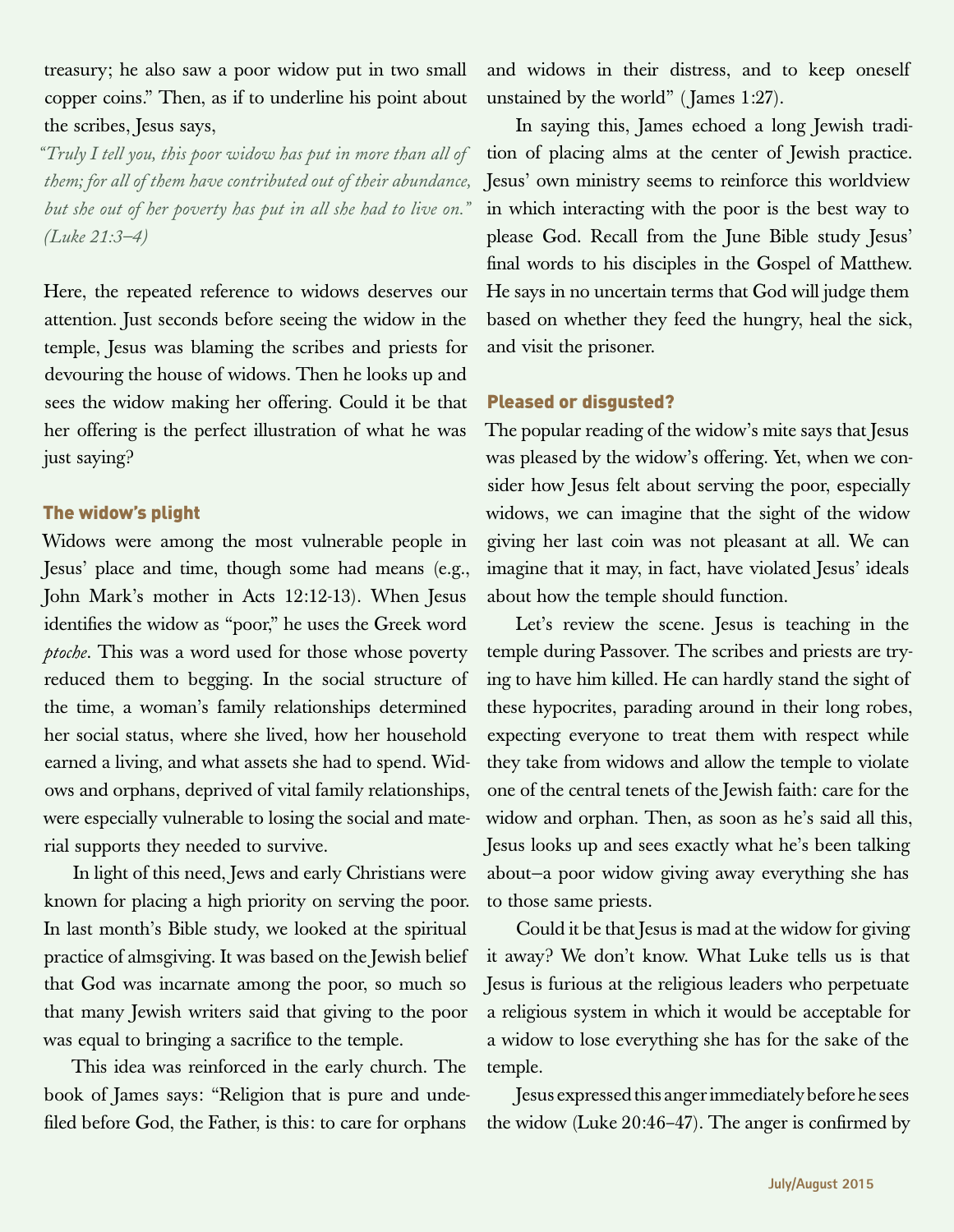#### what he says after the widow makes her offering.

# **Read Luke 21:1–4 again, this time continuing on to verses 5 and 6.**

*He looked up and saw rich people putting their gifts into the treasury; he also saw a poor widow put in two small copper coins. He said, "Truly I tell you, this poor widow has put in more than all of them; for all of them have contributed out of their abundance, but she out of her poverty has put in all she had to live on.* 

*When some were speaking about the temple, how it was adorned with beautiful stones and gifts dedicated to God, he said, "As for these things that you see, the days will come when not one stone will be left upon another; all will be thrown down."*

Seen in this context, it seems likely that Jesus is not advocating for anyone—rich or poor—to give *more* to the temple. Instead, he is questioning the very premise that the temple is worth supporting at all, at least in the long run.

In fact, by centering on the widow as the focal point of this story, have we missed Jesus' point entirely? Could it be that Jesus is far more concerned about the bigger picture—a religious system that has turned its back from its primary obligation to care for the poor? Could it be that the widow is not a role model? Could it be that Jesus is more concerned with changing how the church treats the poor, and less concerned with how individuals give to the church?

#### Talk about it

How do you feel after hearing this interpretation of the widow's mite?

If you accept that the widow is not a role model, what do you lose? What do you gain?

#### What about the widow?

If the widow is not a role model for us to follow, then what do we do with her? Do we pay less attention to her?

To the contrary, Jesus seems to be saying that we should pay more attention to the widow. If this passage has anything to say to us today, it is calling us to pay more attention to the most vulnerable, to those without rights and resources. It calls us to take notice of how they are impacted by churches and other systems in which we have power and influence.

Yet, the attention Jesus calls for is not to turn the widow's story into a generic message about our giving behavior. When we do this, we turn our attention away from the widow's situation and instead start worrying about our own generosity. We start to ask ourselves, "Are we giving enough?"

What if Jesus' message is this—pay far less attention to whether you qualify or are recognized as generous, and far more attention to meeting the needs of the poor? Jesus seems to want religious communities in which those with abundance give enough that the community can and does care for the poor and vulnerable.

If we want to follow Jesus' example, we will show up where decisions are made and where our faith is proclaimed, just as Jesus showed up in the temple during Passover, and demand that sufficient resources go toward serving the poor and vulnerable.

In this way, Jesus calls us to focus even more on the widow and those she represents. We are not, however, to turn them into stories that inspire us to be better people. We are to see them as they are when they are suffering to the point of destitution. And, we are to see ourselves as we are, inspired and called by faith to demand justice, especially from our churches and religious leaders.

#### What about sacrificial giving?

If the widow is not a role model for sacrificial giving, does this mean that Jesus does not want us to give more of ourselves to the church, including time, talent, and money?

No. It just means that we can't use this story to